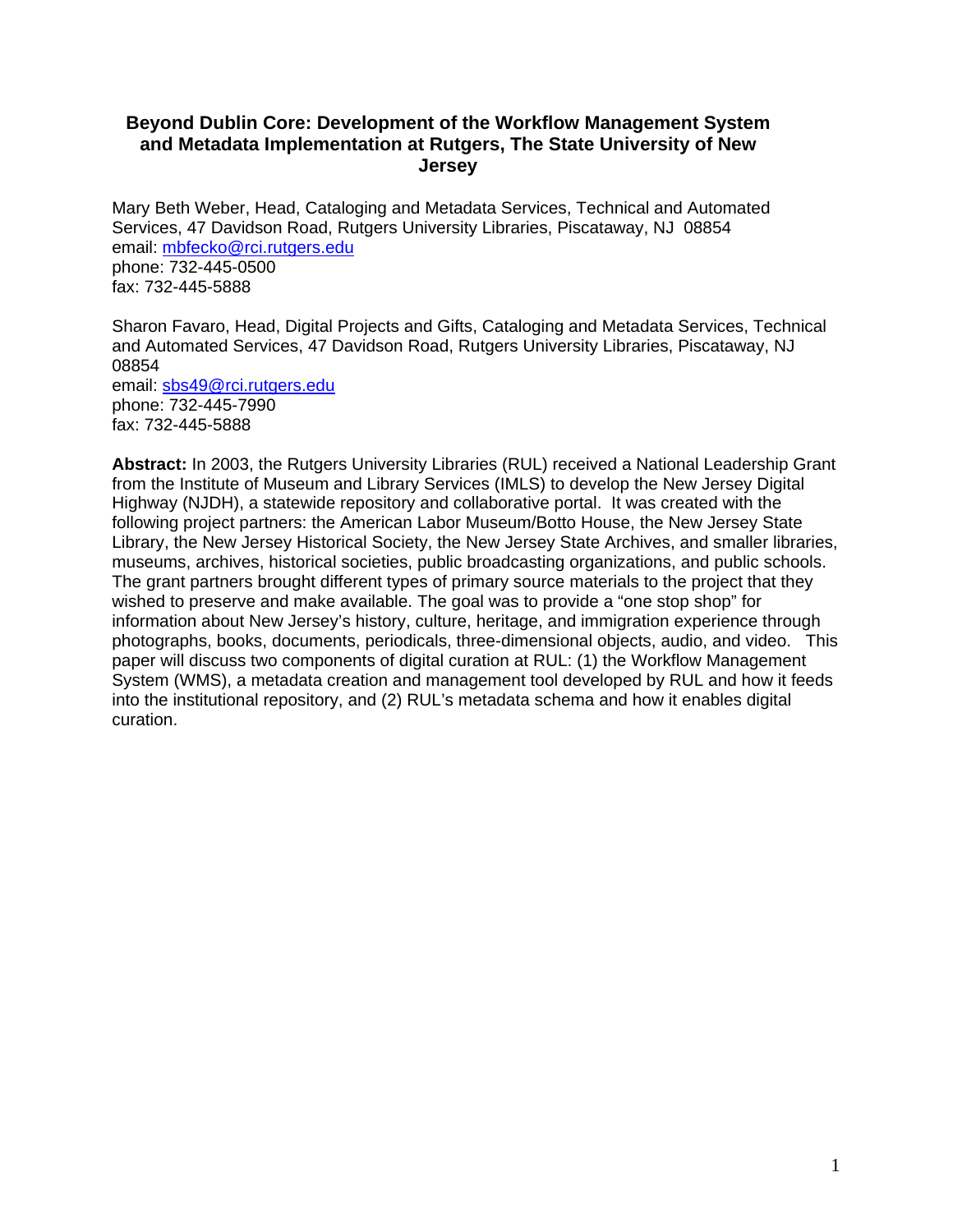### **1. Overview**

In 2003, the Rutgers University Libraries (RUL) received a National Leadership Grant from the Institute of Museum and Library Services (IMLS) to develop the New Jersey Digital Highway (NJDH), a statewide repository and collaborative portal. It was created with the following project partners: the American Labor Museum/Botto House, the New Jersey State Library, the New Jersey Historical Society, the New Jersey State Archives, and smaller libraries, museums, archives, historical societies, public broadcasting organizations, and public schools. The grant partners brought different types of primary source materials to the project that they wished to preserve and make available. The goal was to provide a "one stop shop" for information about New Jersey's history, culture, heritage, and immigration experience through photographs, books, documents, periodicals, three-dimensional objects, audio, and video. This paper will discuss two components of digital curation at RUL: (1) the Workflow Management System (WMS), a metadata creation and management tool developed by RUL and how it feeds into the institutional repository, and (2) RUL's metadata schema and how it enables digital curation.

### **2. Developing a Content Management System for Metadata**

*2.1 Repository Development-* RUL worked to develop a repository to meet the needs of the NJDH and Rutgers University, as well as future collaborations. A decision made was not to purchase a commercial product for content management. The benefits of creating our own metadata creation tool far out weighed those provided by a commercial product. The top reasons for creating an in-house repository are: free access to source codes; the ability to guide developments, enhancements and adapt to changes; and to have a cross breed of metadata schema for interoperability with other systems and presentation platforms. Given that repositories are an emerging technology, a metadata creation utility was needed to grow and change as RUL's ideas, and those of our faculty and partners, changed with respect to the role of the repository. This led to the WMS, a Rutgers developed platform independent Web accessible system used to create metadata that serves as the front end to ingest digital objects into RU**core**, the Rutgers institutional repository. The system enables creation and editing of metadata, and creates a METS-XML wrapper for digital objects and associated metadata for export and ingest. The WMS uses an underlying metadata schema that draws on MODS, METS, FOXML, and PREMIS to ensure scalability for various projects, and interoperability with other systems. The schema maps to Dublin Core, which is mandatory for participation in the Open Archives Initiative Protocol for Metadata Harvesting (OAI-PMH) for sharing information between repositories. It also supports multiple strategies for entering objects and creating metadata, including the ability to batch import digital files, to add an entire digital object collection through batch import, to migrate metadata from a collection owner's database into the WMS, or to create metadata for each object.

*2.2 Institutional Repository Software-* The WMS feeds into Fedora, making resources available in NJDH and RU**core**. A number of products were evaluated, and their capabilities were extensively reviewed.

Fedora was selected as the software for RUL's institutional repository for several key reasons:

- The goal was to build a trusted repository architecture with a strong preservation focus.
- Fedora provides native support for METS, and RUL collects preservation, rights and provenance information as a critical part of a long-term preservation strategy.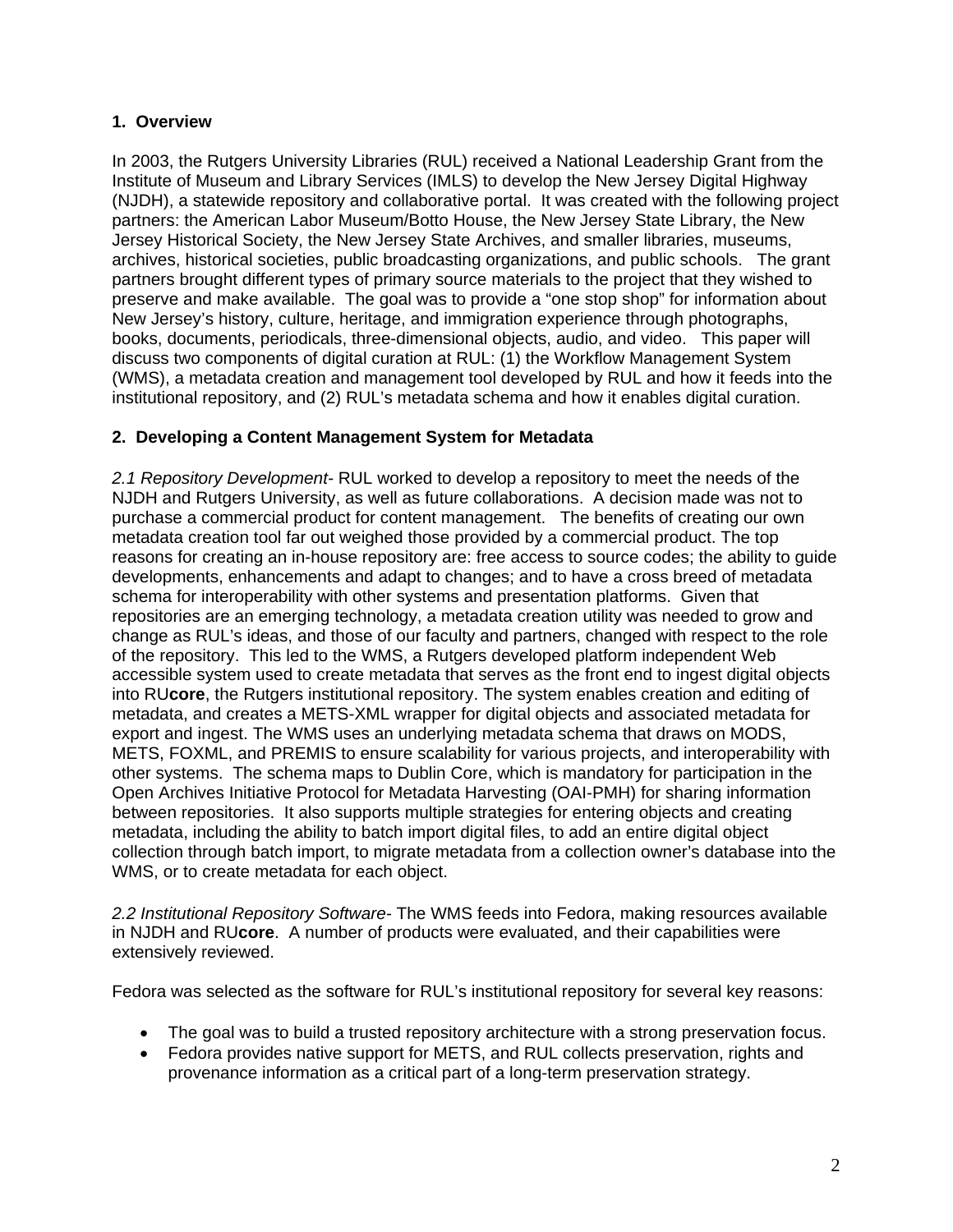- Fedora provided a flexible architecture. At that time, it was the only service oriented repository architecture available. This permits extension of Fedora with the WMS and integration into Sakai through the capability to seamlessly layer services on top of the core architecture.
- Fedora was open to collaborative development, and Rutgers became a Fedora development site. This enables us to benefit from shared collaboration and to extend our finite programming resources.



Figure 1: RUcore Operation<sup>1</sup>

## **3. WMS Hierarchy and Metadata**

*3.1 WMS Hierarchy-* The hierarchy of information in the WMS is as follows: organization, collection, project, and user.

- Organization provides information about the institution or corporate body that owns the collection(s).
- Collection is the official name of the group of resources that have been designated by the owner, to which the resource belongs.
- Project is the work provided by an organized group of people chosen to work on a subset of a resource collection. User refers to all categories of individuals who work in the WMS. Anyone who uses the WMS must first be assigned a user account. This function is also used to assign the users to the appropriate role(s) for a given project.

*3.2 WMS Metadata-* RU**core** can support any schema, including MARC, for sharing records with IRIS, RUL's integrated library system (ILS) and Dublin Core, for sharing with other digital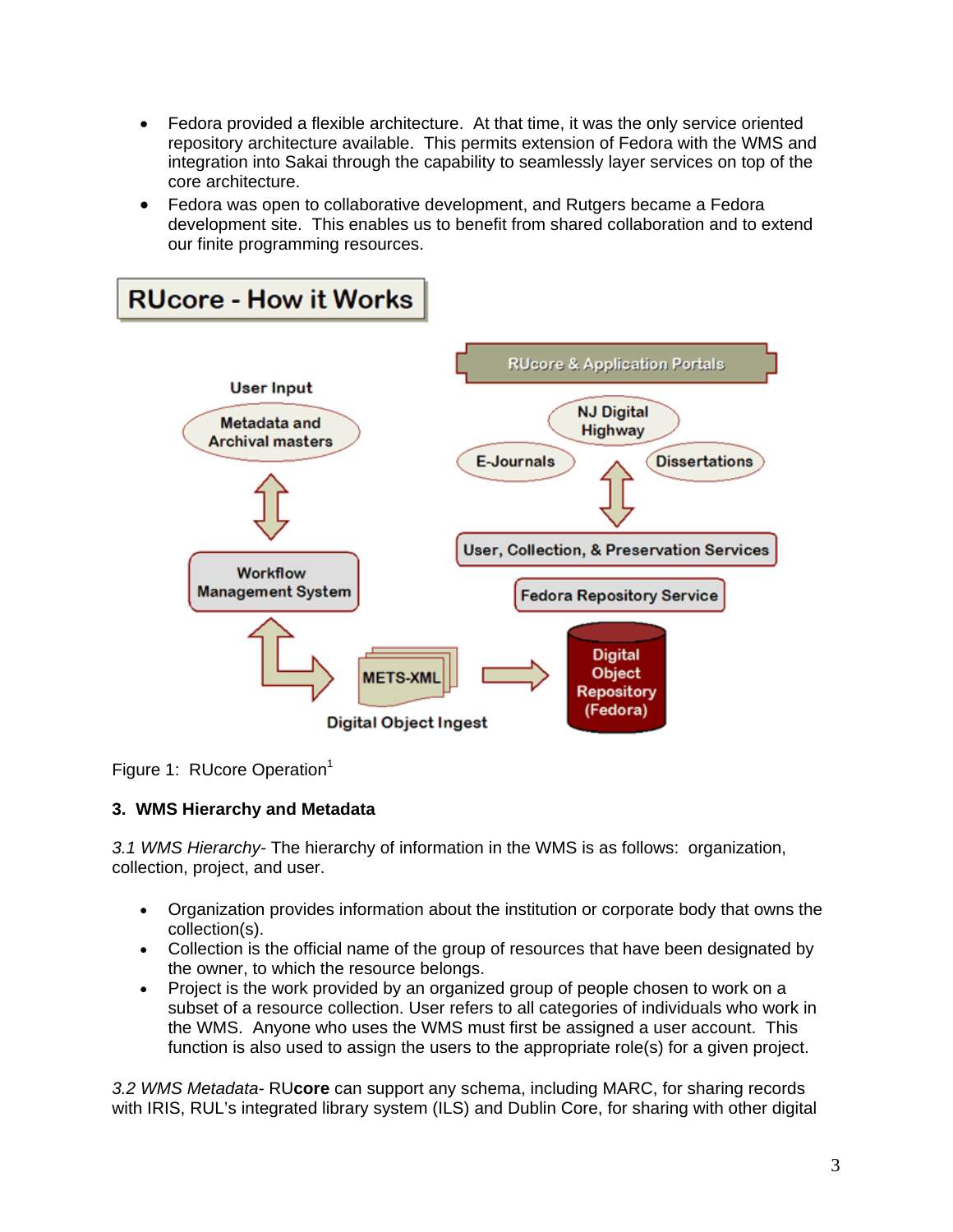library initiatives, such as the Networked Library of Digital Theses and Dissertations, an international open access portal to theses and dissertations ([http://rucore.libraries.rutgers.edu/cyber/metadata.php\)](http://rucore.libraries.rutgers.edu/cyber/metadata.php).

As previously noted, the WMS uses an underlying metadata schema that draws on MODS, METS, FOXML, and PREMIS to ensure scalability for various projects, and maps to Dublin Core for interoperability with other systems through OAI-PMH. "The METS schema provides a flexible mechanism for encoding descriptive, administrative, and structural metadata for a digital library object, and for expressing the complex links between these various forms of metadata."<sup>2</sup> METS provides a means for exchange of digital objects between repositories, which is ideal for NJDH and RU**core**. In addition to the schema cited, the WMS also incorporates RULIB, a set of locally developed elements and vocabulary that ensures a flexible system that can handle the special needs of objects.

The WMS is composed of five types of metadata that are drawn from various schemas:

- **Descriptive metadata** provides information for users to discover and obtain access to information resources. MODS was chosen for RUL's descriptive metadata since it enables records to be mapped back to IRIS in MARC (Machine Readable Cataloging) format, and provides and retains standard bibliographic cataloging principles. "As an XML schema, the 'Metadata Object Description Schema' (MODS) is intended to be able to carry selected data from existing MARC 21 records as well as to enable the creation of original resource description records."<sup>3</sup> This capability will soon be available for Rutgers Electronic Theses and Dissertations (ETDs). It enables RUL to provide information through multiple presentation standards in a schema easily understood by each user community.
- **Source metadata** describes the provenance, condition and conservation of analog source materials, such as photographs, books, maps, audio, and video. It defines the nature of an analog source object and uses elements from the PREMIS (PREservation Metadata) schema.
- **Technical metadata** provides information about the digital master files that RU**core** will maintain for long-term preservation and access. It is required for all digital objects regardless of whether they were born digital or digitized from an analog source object. RUL uses the ANSI/NISO Standard Z39.87-2006 Data Dictionary – Technical Metadata for Digital Still Images for technical metadata. Metadata standards for sound and video are currently underway.
- **Rights metadata** identifies the rights holder(s) for each information resource and identifies the permissions for use that the rights holder has granted, including any restrictions. The rights metadata refers to digitized objects that are available via the Internet. RUL uses PREMIS for Rights metadata. Some of the challenges that libraries and archives face include integrating information collected about a resource including its provenance and condition, and copyright and permissions status. Since technology changes, access methods and technologies should be documented. Permissions and rights must also be documented to guarantee access and other types of usage. RUL has developed a simple rights schema based upon rights events that enables archivists or rights administrators to document every instance of research or permissions requests, rights transfer, copyright status, etc. The draft rights schema can be reviewed at the RU**core** website at:

[http://rucore.libraries.rutgers.edu/collab/ref/doc\\_mwg\\_rulib\\_rights\\_md\\_draft.pdf](http://rucore.libraries.rutgers.edu/collab/ref/doc_mwg_rulib_rights_md_draft.pdf)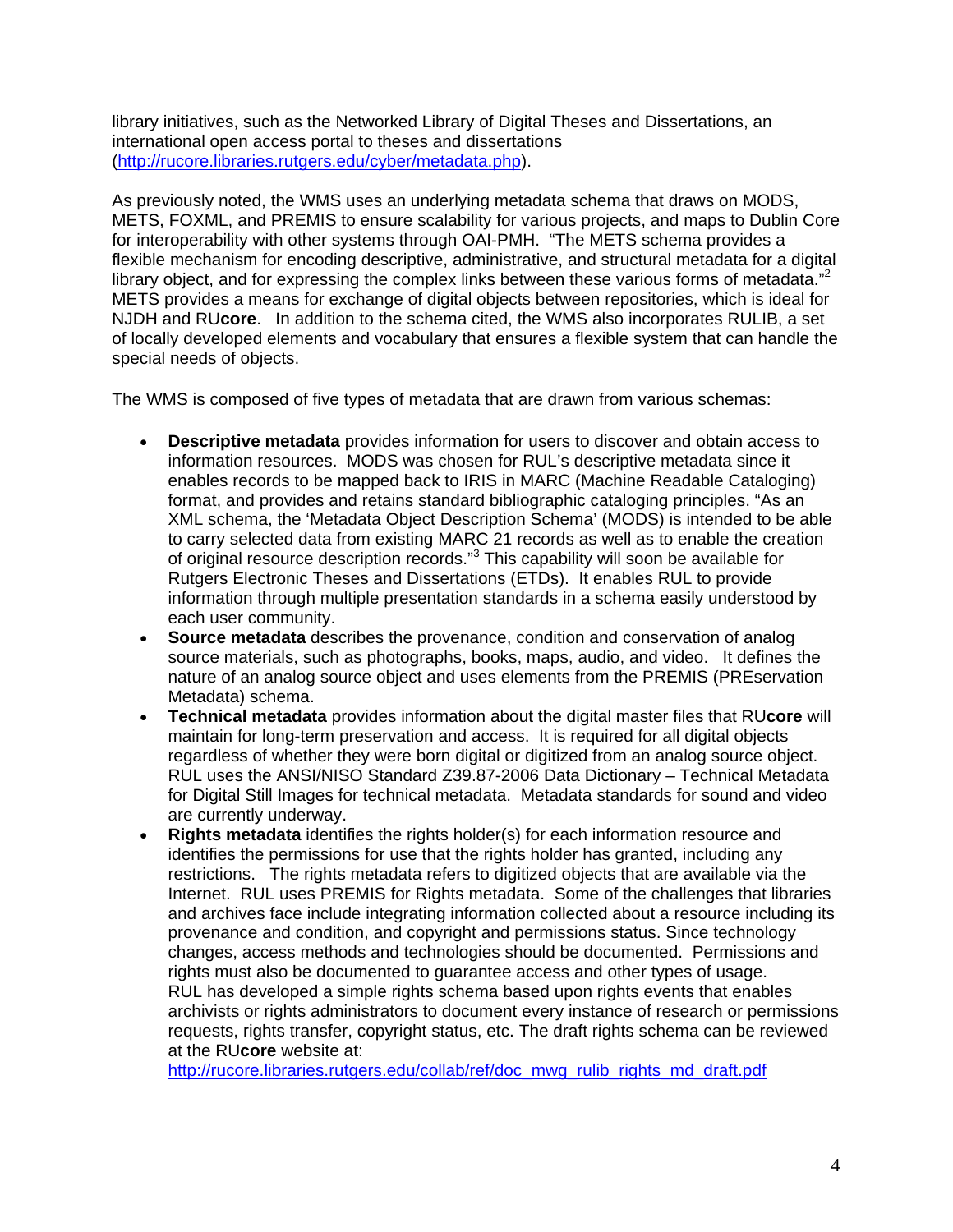• **DigiProv metadata**, or digital provenance metadata, provides a digital "audit trail" of any changes to the metadata. The WMS uses elements from PREMIS 1.0 for digital provenance metadata.

RU**core** uses an innovative "event-based" data model, within a METS data architecture, to capture information and ancillary documents for any facet of a resource's lifecycle, whether describing the intellectual content, the provenance, the digital lifecycle or the rights lifecycle.



Figure 2: Rutgers Event Based Metadata Model - "Object" represents an information object, which could be a photograph, a three-dimensional piece of artwork, or a digital image. An "agent" is a person or organization responsible for creating, describing, managing, or using information about a particular object. "Place" is context independent, and may be place of creation, display, location, etc. When an object interacts with an agent or place or place at a specific point in time, an event occurs in the lifecycle of the object. Examples of events are provenance events (donation, acquisition), or preservation events (tape removal, digital restoration).4

# **4. Digital Workflow**

*4.1 Team Approach and Roles-* Digital projects at RUL are handled using a team approach. The team consists of four roles: an overall Project Manager, a Collection Manager/Curator, a Metadata Manager, and Object Creators. In addition to the project team, an individual has been designated as the WMS Manager. This individual oversees all development of the WMS, including programming, specifications for new releases, coordination of testing for new releases, and metadata standards and applications.

The Project Manager is the primary liaison to the owner/curator of a given collection and also coordinates the digitizing of the objects.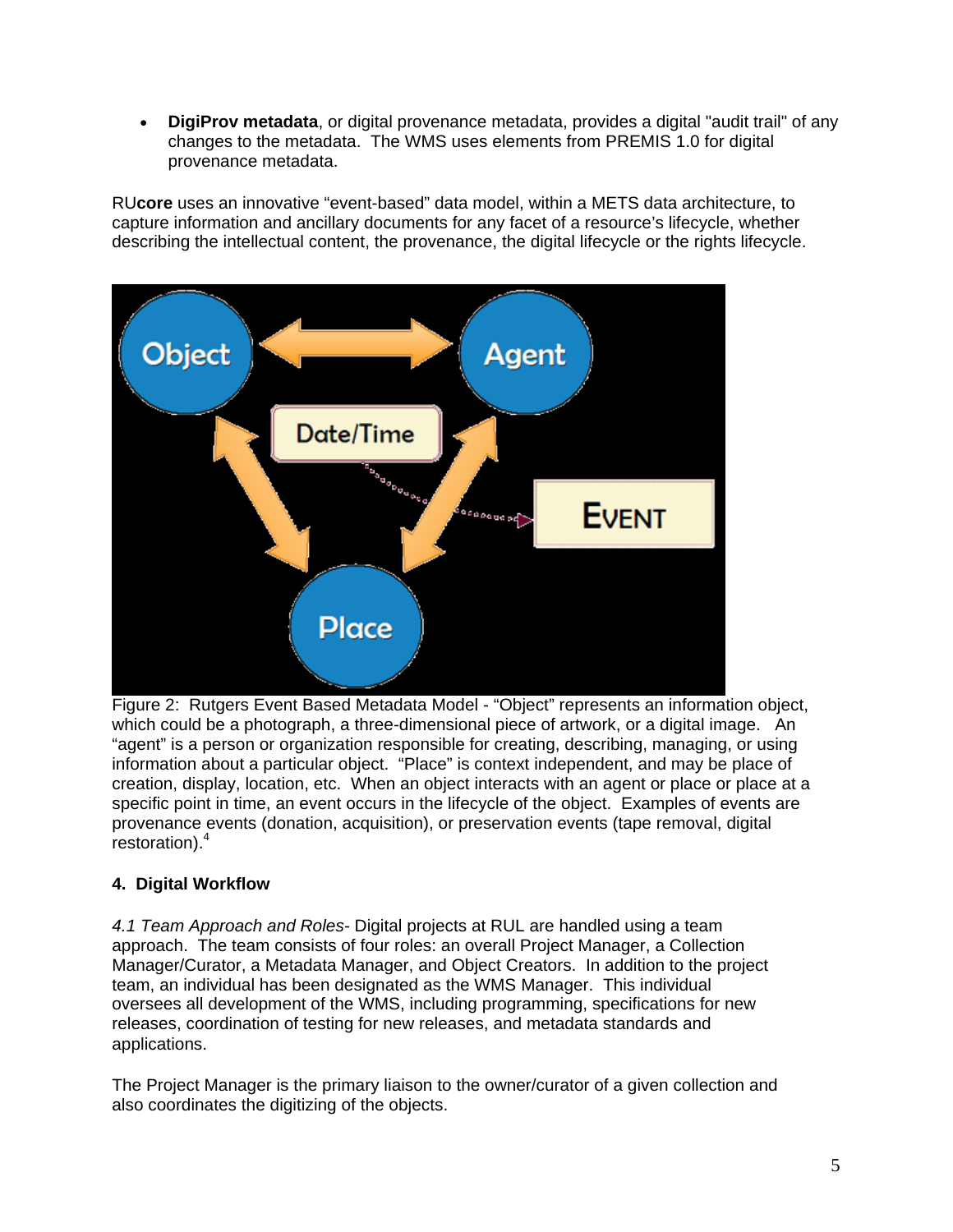The owner/curator of a collection is responsible for providing a description of the collection as well as descriptive information for each object in the collection (format, dates, restrictions on access, copyright information if applicable).

The Metadata Manager has primary responsibility for metadata design and creation, including working with the project manager to analyze incoming collections, managing metadata timetables and deliverables, periodically reviewing metadata with the collection owner/curator and project manager to insure that the information needs of the primary user group and preservation needs to the owner/curator are addressed, developing templates and controlled vocabularies, training the curator/owner and staff when metadata is created locally**. 5** The current WMS staffing at RUL is comprised of four Catalog and Metadata Librarians who have full access to the all administrative settings and are responsible for setting up collection and project records, creating user accounts creating project specific templates, and designing project workflow.

When new collections are identified for NJDH or RU**core**, the Project Manager and Metadata Manager meet with the Collection Owner to establish workflow for scanning digital objects and metadata creation, evaluate the collection, and gather administrative information. The condition of the collection is evaluated. If a finding aid is available (digitally or in analog format), it provides valuable information about a collection, such as content, description, provenance, and supplies much of the information needed by the Metadata Manager. The Metadata Manager works with collection manager/curator to set up a finding aid, inventory or other resources that will assist with metadata creation when collections are unprocessed; restrictions on access or display of information are determined; and digitization standards are discussed and recorded.

*4.2 Templates-* Templates are used to streamline workflow and to automatically populate metadata records with required information specific to a given project. Templates created at the project level free the user from repeatedly supplying this information. This is particularly useful for individuals with little familiarity with the system as this limits elements and information that need to be provided.

As with any automated process, there are drawbacks to using project templates. The user/ Object Creator cannot change or modify a template or create another template. The current WMS release supports a single object architecture, and expanding this capability is under consideration for a future release.

Single templates may also be created. The benefit of using a single template is that it permits the Object Creator to edit or create new templates with specific common elements or different object architectures. The downside to this approach is that the information added by the Metadata Manager, such rights and source provenance, which are crucial project information, could be misapplied when an Object Creator creates a new template.

*4.3 Batch Processing Functions-*The WMS also provides the ability to add an entire digital object collection through batch import or to migrate digital files and metadata from the collection owner's database into the WMS. This feature may be used for any databases or spreadsheets that export records in text. Batch import is quite efficient for pre-existing databases, as was the case for a public library's historic photograph collection. The library created a database with core metadata elements that required some tweaking such as mapping their metadata elements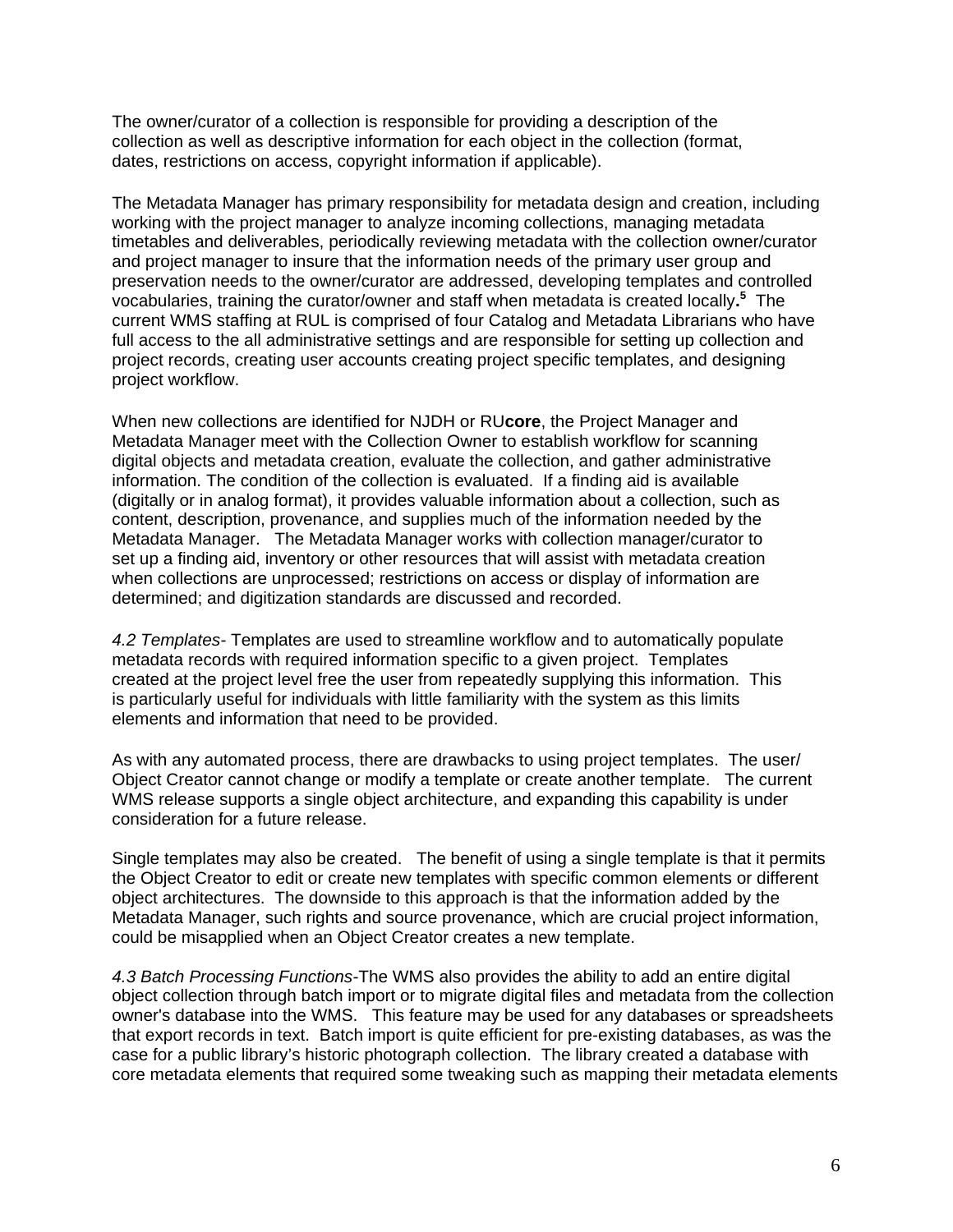to the WMS proprietary metadata, and providing controlled vocabulary terms and authority control for names.

The batch import function was used for a project in which all the metadata was contained in an Excel spreadsheet. The Metadata Manager created a basic Excel sheet with required elements and also suggested additional elements that the project archivist was likely to use. The archivist did her work in the spreadsheet yet was able to view the WMS to view vocabulary and to add additional elements to the spreadsheet if needed.

Some of the challenges that accompany the batch import process include reconciling subtle inconsistencies in vocabulary, attention to details such as capitalization, and resolving the issue of combined architectures on one spreadsheet since the current WMS implementation can handle one object architecture per spreadsheet for batch import

*4.4 WMS Output and Display-* When metadata creation is complete, objects may be viewed in FOXML, METS, or HTML. The HTML view breaks the metadata down by sections and displays descriptive metadata, source metadata, technical metadata, rights metadata, a structure map, information on files associated with the object, and digiprov metadata. Each time a record is revised or changed, this is recorded in a new display of digiprov. An object may have two or more instances of digiprov metadata. After items are ingested into RU**core** or NJDH, objects are available in different presentation formats. Still images are available as DejaVu, PDF, or JPEG. Sound objects are available as MP3 files. Video resources are available as Quick Time or Flash Video. File upload assigns a persistent identifier based on organization information. RUL uses the Corporation for National Research Initiatives' Handle System to assign, manage, and resolve persistent identifiers for digital objects and other resources on the Internet.<sup>6</sup> Clicking on the handle, or persistent identifier, permits users to view records in MODS, Dublin Core, MARC, or a combined full record with all schemas.

#### **5. Digital Curation at Rutgers University**

*5.1 Definition-* Wikipedia defines "digital curation" in this way: "Digital curation encompasses all of the actions needed to maintain digitised and born-digital objects and data over their entire life-cycle and over time for current and future generations of users. Implicit in this definition are the processes of digital archiving and digital preservation but it also includes all the processes needed for good data creation and management, and the capacity to add value to data to generate new sources of information and knowledge."7 This quote describes the role of the Metadata Managers and how they use the WMS to provide digital curation at RUL. Metadata creation adds value to materials by preserving resources, facilitates resource search and discovery through description and controlled vocabulary terms for names and subjects, and promotes use and re-use of materials that might previously have been available to a limited privileged audience due to value or condition, or might not have been well served by traditional MARC cataloging.

*5.2 Metadata Manager's Role-* Once a collection is received, it is assigned a Metadata Manager to review the collection with the collection curator to evaluate the finding aid, verify that each object is matched to the digital object number. Three events take place when a collection assessment is made:

• The Metadata Manager will review the WMS to make sure the metadata is suitable for the collection and evaluate if any additions or edits should be made (since this is emerging software, enhancements are made as needed).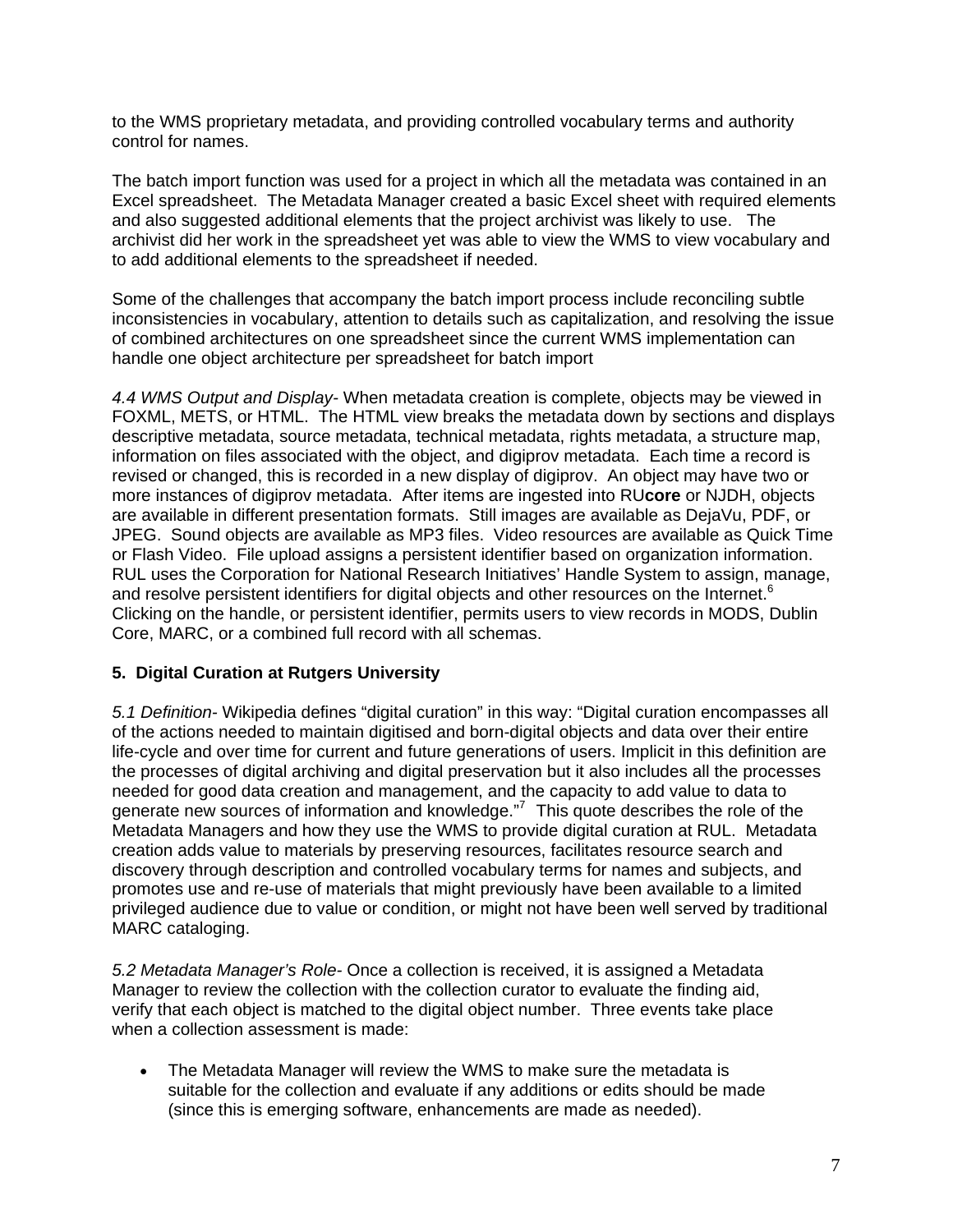- Combing the collection to determine controlled vocabulary and to establish authoritative forms for names (personal and corporate), and assessing the collection for common elements that can be used to form a template. The Metadata Managers set up the organization record which includes Institutional information, such as MARC organization code ID, address, and a handle ID.
- The Metadata Manager works with the Collection Curator to set up a collection record, which includes assigning a collection id, title, entering information (name, affiliation, email) Metadata Manager, Collection Owner/Curator, and Object Creators (this step is very important because when objects are ingested into Fedora, edited or deleted a notification email is sent to the Metadata Manager and Object Creator). The collection record also contains descriptive information including and may be linked to other collections through the hierarchical structure.

*5.3 WMS Controlled Vocabulary Module-* A recent addition to the WMS is a controlled vocabulary module that is restricted to the Metadata Managers, which enables a Metadata Manager to add vocabulary as needed without the intervention of a programmer. Previously, any changes to controlled vocabulary terms triggered a twopart process: updating a master spreadsheet and working with a programmer to accommodate changes and additions into the WMS. The controlled vocabulary module enables Metadata Managers to add vocabulary terms, such as a Library of Congress Subject Heading (LCSH) term or an Art and Architecture Thesaurus (AAT) genre term as needed. The controlled vocabulary lists consist of pull-downs of terms deemed most appropriate by the Metadata Working Group, a committee composed of the four Metadata Managers, the WMS Manager, and the Collection Project Manager. Since LCSH and AAT are quite rich, a complete pull-down list of all terms is not provided. The controlled vocabulary module is used in cases when it becomes necessary to add controlled vocabulary terms to the pull-down lists.

*5.4 WMS Releases and Testing-* Ongoing testing for new WMS releases occurs on a regular basis. Testing is intensive, and consists of daily three-hour sessions over a period of two or three weeks. The programmers work on enhancements between various WMS releases and have target dates for new functionalities geared to specific future releases. The Metadata Managers and Object Creators, who work in teams that handle specific categories of resources (electronic theses and dissertations, audio and video, periodicals), do all the hands-on testing. A great deal of time and effort are invested in testing to assure a robust system. Testers use an open source error reporting system (Bugzilla) to report problems to programmers, and to share information with other testers. The outstanding bugs are reviewed when testing for a release has been completed to determine what can be resolved, and what functionality should be pushed to a future release.

## **6. Conclusion**

The metadata schema in the WMS draws from a variety of sources, making it possible to create rich descriptions for a variety of primary source materials from institutions that vary by size, type, and mission. In addition, the schema is scalable, which will permit it to evolve as the needs of RUL's repository and faculty grow and change.